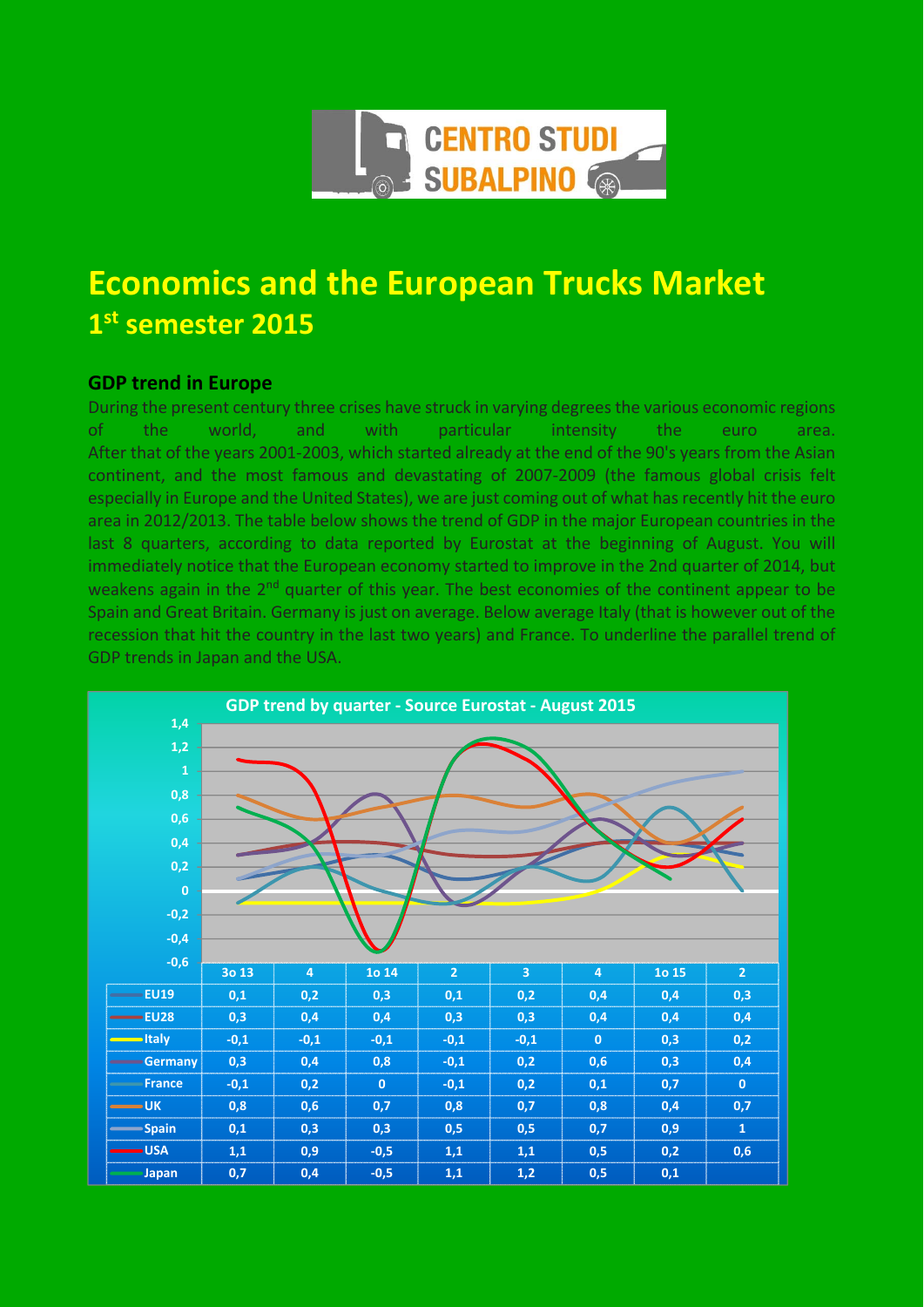## **The Industrial vehicles market and the economic trends**

The market for industrial vehicles has always been affected or influenced, as it is obvious, by these economic phases, and has in fact literally collapsed in Europe between 2008 and 2009, and after shooting up in 2011 fell again in 2012/2013 as a result of the new recession. A certain recovery started last year and seems to be improving this year.



It should be emphasized that the reaction to the economic crisis is dramatically more pronounced than the size of the decline in GDP, as shown by the graph that for comparison has been referred to the European Union at 15, for which comparable data are available.

The above is already significant in the case of commercial vehicles, where the downturn had already begun in 2008 and again in 2012 and 2013 has started to fall dramatically to recover only at the end of 2013. With the recovery of GDP last year, the market appears to develop positively, especially in the field of commercial vehicles (< 3,5t).

In this regard, we show the data by quarters for both commercial (<3.5 t) and trucks from 2011. The Commercial Vehicles are enjoying a revival as early as the last quarter of 2013 and continuing with increments of approximately 10% in the last 18 months.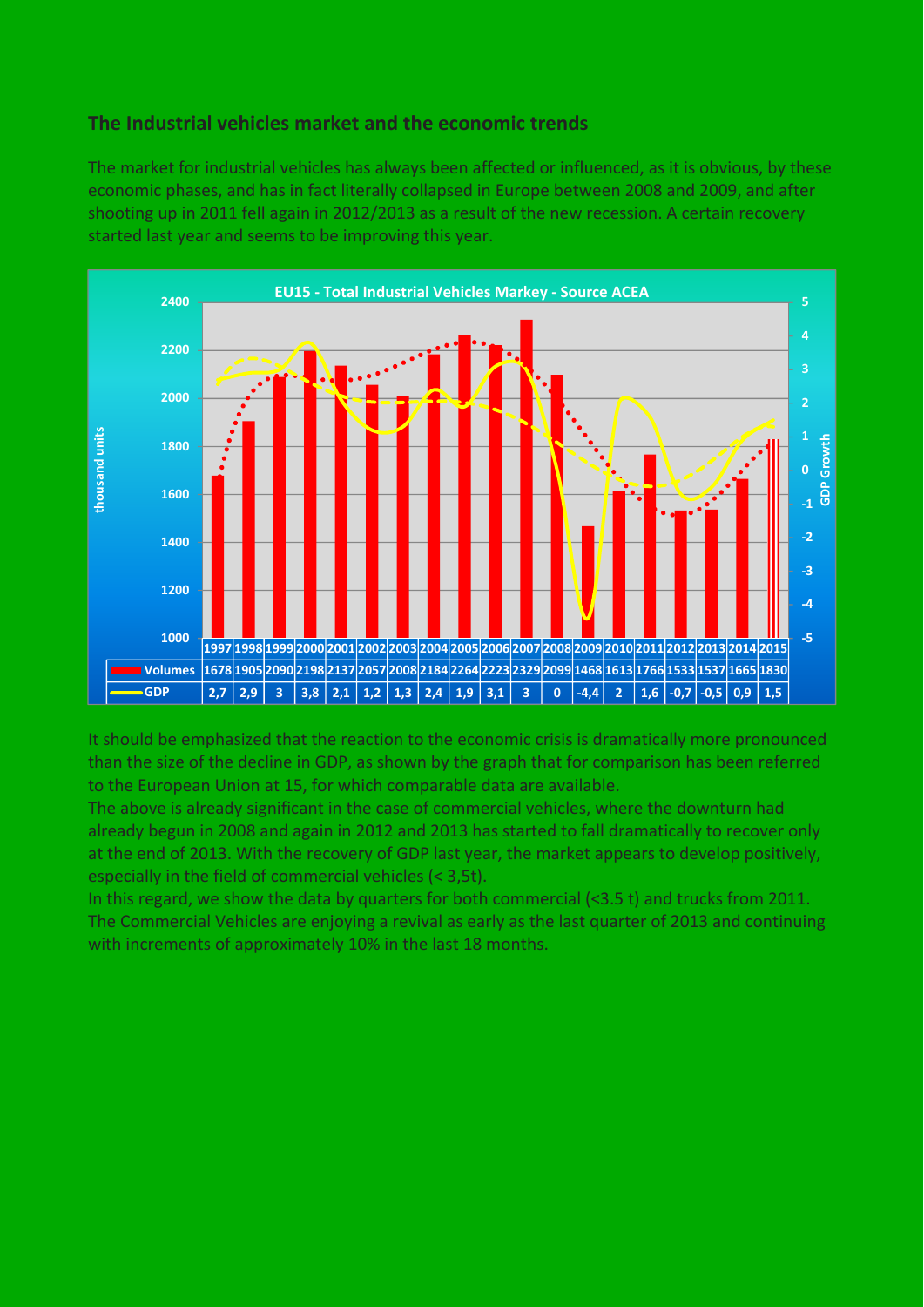

**For trucks**, after the anticipation of purchases in the last quarter of 2013, in anticipation of the introduction of the Euro 6 from January  $1<sup>st</sup>$ , 2014, sales decreased again last year, but started to recover in the first two quarters of this year, after the surplus of purchases at the end of 2013 has been absorbed and with stronger GDP growth.

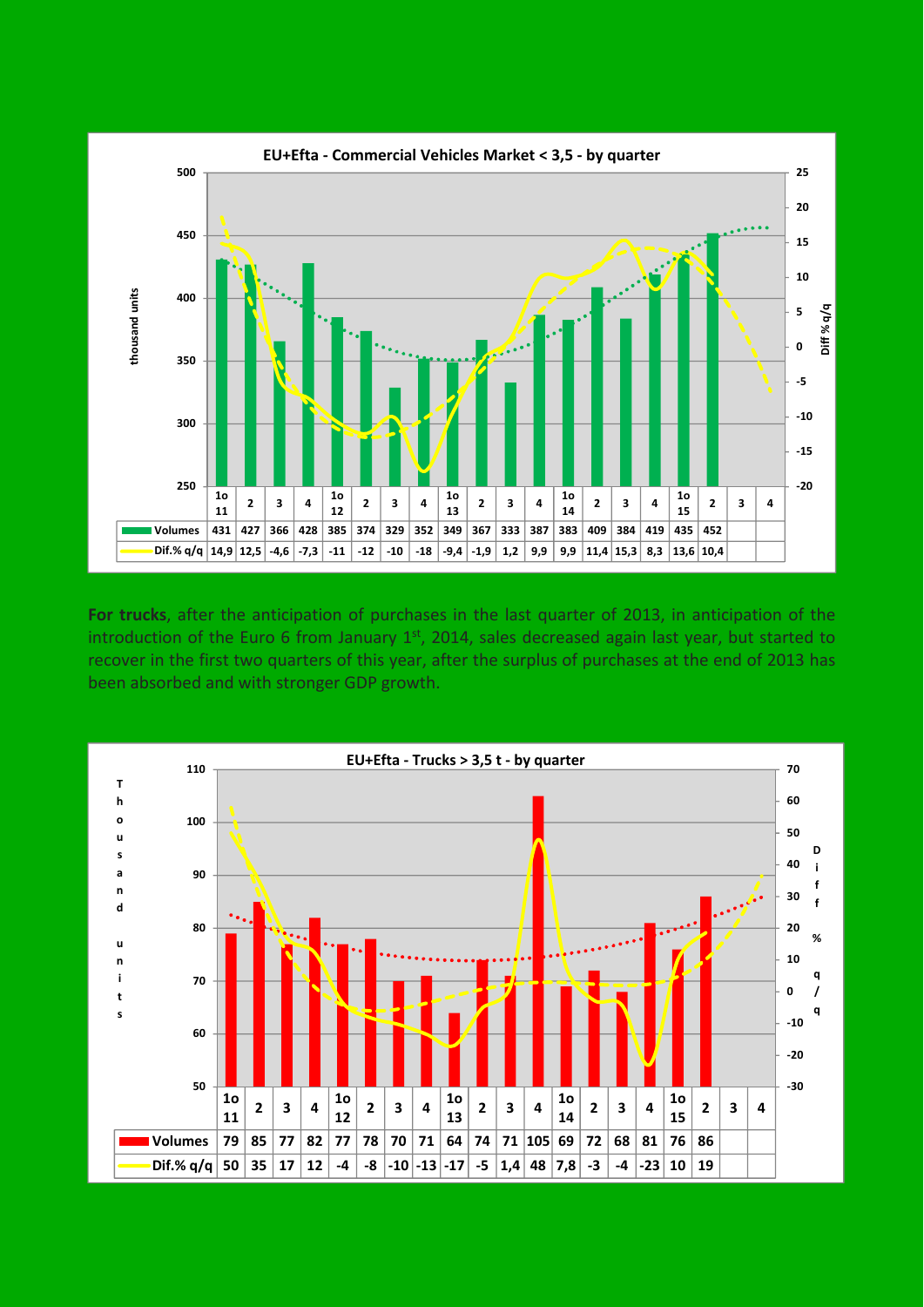

With 161,613 units registered in the first half of the year the increase over last year rises to +15%, mainly thanks to the great performances of Holland, that grew up in the period by as much as 73.1%, Spain (+44.3%) and Great Britain (+42.7%), followed by the EU12 with an increase of 23.2% on last year, [especially thanks to Romania (+45.3%), Slovakia (+34%), Slovenia (+26.4%), Hungary (+25%) and Poland (+22%)], and Italy with +15.1%. France gained

7.1%, and Germany, even if improving in the month, remains negative (‐0.4%). Loses also the EFTA area (‐6.9%).

As to heavy trucks (>16t) in the first half of the year EU+EFTA market rose by 19.3% with 129,770 units registered, but with the progress linked in a special way to increased demand in the UK

(+57.7%), followed by Spain (+47.4%), EU12 (+27.4%), [the latter especially for the good results in Romania (+49.6%), Slovakia (+ 42.6%), Hungary (+29.3%), Slovenia (+26.9%), and Poland (+26.8%)] and Italy (+19.1%). Germany ended the period with a modest +2.2%. France has resumed instead rising more vigorously (+9.4%). The Efta area



closed the period with a ‐6%. Also in this area to report the excellent recovery of the Netherlands (+78.8%) and Denmark (+53.5). Also positive the sales results of the Northern European countries, exclusions made of Sweden